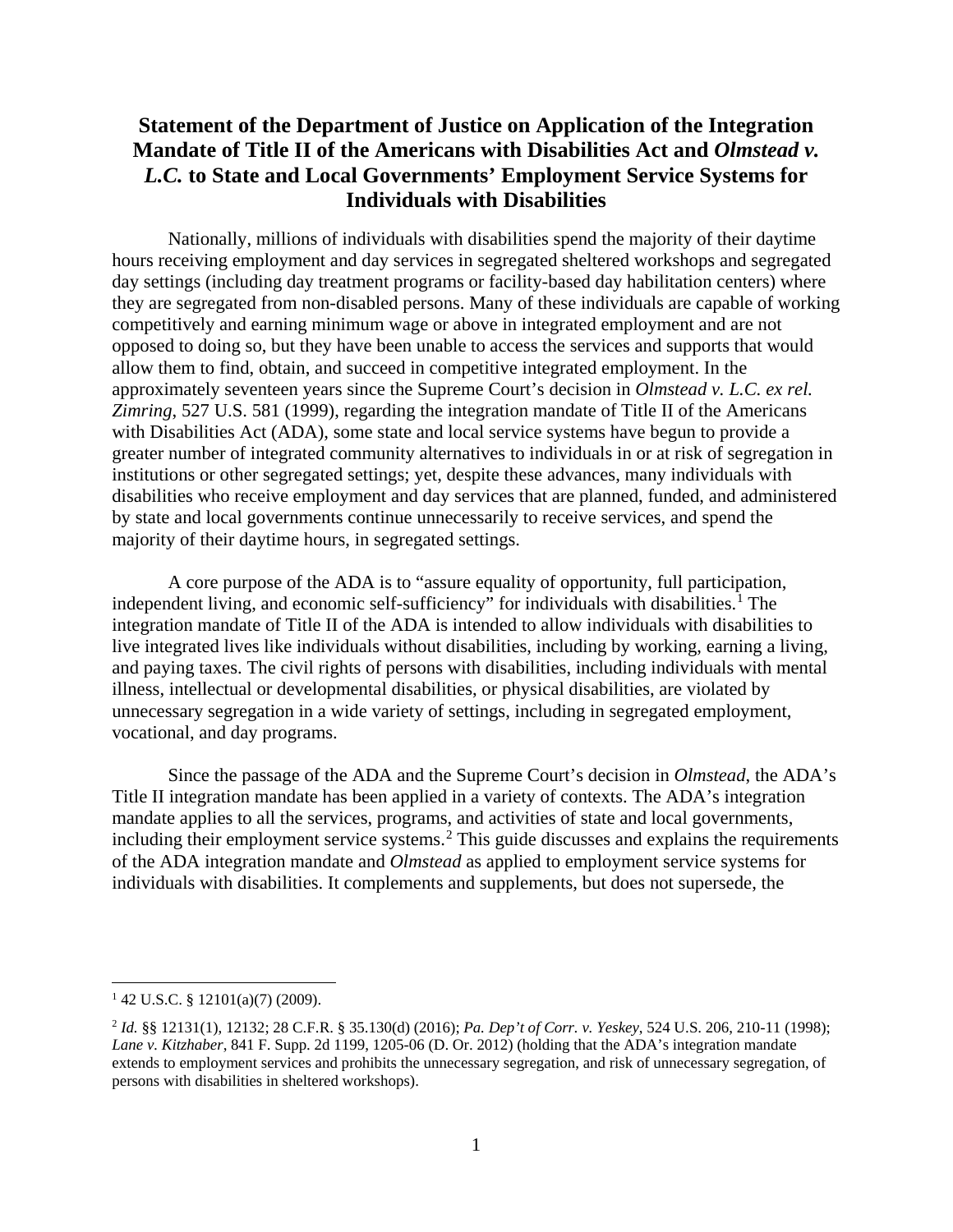"Statement of the Department of Justice on Enforcement of the Integration Mandate of Title II of the Americans with Disabilities Act and *Olmstead v. L.C.*" (June 22, 2011).[3](#page-1-0)

*Date: October 31, 2016*

#### **The ADA and Its Integration Mandate**

In 1990, Congress enacted the ADA "to provide a clear and comprehensive national mandate for the elimination of discrimination against individuals with disabilities."[4](#page-1-1) In passing the ADA, Congress recognized that "historically, society has tended to isolate and segregate individuals with disabilities, and, despite some improvements, such forms of discrimination against individuals with disabilities continue to be a serious and pervasive social problem."[5](#page-1-2) Therefore, the ADA and its Title II regulations require public entities to "administer services, programs, and activities in the most integrated setting appropriate to the needs of qualified individuals with disabilities."[6](#page-1-3) The preamble to the "integration mandate" regulation explains that "the most integrated setting" is one that "enables individuals with disabilities to interact with nondisabled persons to the fullest extent possible . . . . .<sup>[7](#page-1-4)7</sup>

In *Olmstead*, the Supreme Court, interpreting the ADA and its integration mandate, held that Title II prohibits the unjustified segregation of individuals with disabilities. The Supreme Court held that public entities are required to provide community-based services to persons with disabilities when (a) such services are appropriate; (b) the affected persons do not oppose community-based treatment; and (c) community-based services can be reasonably accommodated, taking into account the resources available to the entity and the needs of others who receive disability services from the entity.<sup>[8](#page-1-5)</sup>

To comply with the ADA's integration mandate, public entities must reasonably modify their policies, procedures, or practices when necessary to avoid discrimination.<sup>[9](#page-1-6)</sup> The obligation

<span id="page-1-2"></span> $5$  42 U.S.C. § 12101(a)(2).

<span id="page-1-0"></span> $3$  A State's obligations under the ADA are independent from the requirements of the Medicaid Act, including the requirements of the Home and Community Based Services regulations, 70 Fed. Reg. 2947, 3039 (Jan. 16, 2014) (codified at 42 C.F.R. §§ 440-47); *see also* "Statement of the Department of Justice on Enforcement of the Integration Mandate of Title II of the Americans with Disabilities Act and *Olmstead v. L.C.*" (June 22, 2011), Question 7 (discussing the interplay between the requirements of Title II of the ADA and the Medicaid Act).

<span id="page-1-1"></span><sup>4</sup> 42 U.S.C. § 12101(b)(1). Section 504 of the Rehabilitation Act of 1973 similarly prohibits disability-based discrimination. 29 U.S.C § 794(a) ("No otherwise qualified individual with a disability . . . shall, solely by reason of her or his disability, be excluded from the participation in, be denied the benefits of, or be subjected to discrimination under any program or activity receiving Federal financial assistance . . . ."). Claims under the ADA and the Rehabilitation Act are generally treated identically.

<span id="page-1-3"></span> $6$  28 C.F.R. § 35.130(d) (the "integration mandate").

<span id="page-1-4"></span> $728$  C.F.R. pt. 35, app. B (addressing § 35.130(d)).

<span id="page-1-5"></span><sup>8</sup> *Olmstead*, 527 U.S. at 607.

<span id="page-1-6"></span><sup>9</sup> 28 C.F.R. § 35.130(b)(7).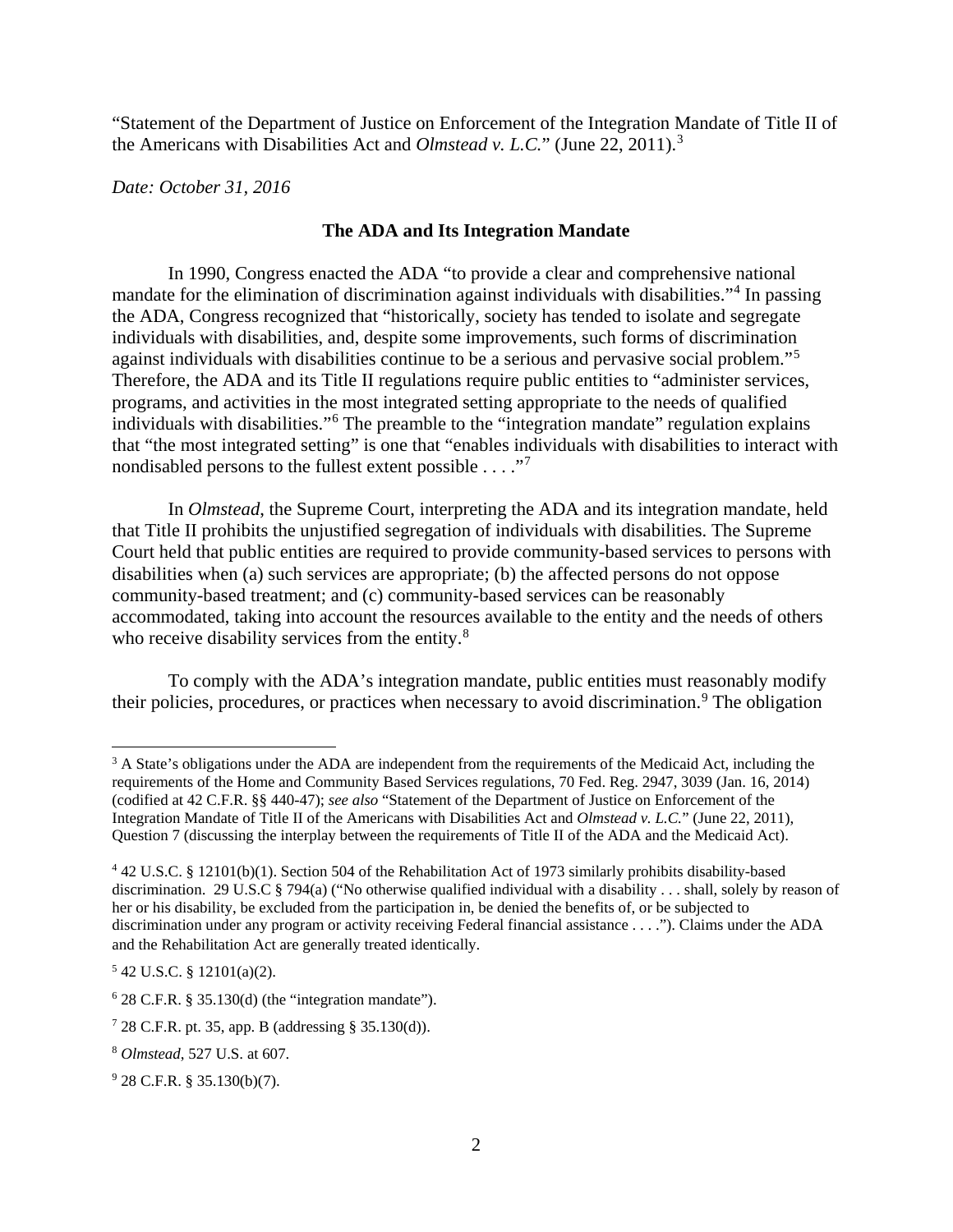to make reasonable modifications may be excused only where the public entity demonstrates that the requested modifications would "fundamentally alter" its service system.<sup>[10](#page-2-0)</sup>

#### **State and Local Governments' Employment Service Systems**

Employment service systems typically include services and supports that are available through multiple state agencies and funding streams, including vocational rehabilitation, Medicaid, and educational (*e.g.*, youth transition services) service systems. Employment service systems may include a range of service settings, including sheltered workshops; supported employment services provided in competitive, integrated employment; small group or enclave employment; facility-based day programs; and integrated day services provided in typical community settings.<sup>11</sup>

# **Questions and Answers on the Application of the ADA's Integration Mandate and** *Olmstead v. L.C.* **to State and Local Governments' Employment Service Systems**

# **1. What is the ADA's Title II integration mandate, and how does it apply to state and local governments' employment service systems?**

The ADA's integration mandate requires public entities to "administer services, programs, and activities in the most integrated setting appropriate to the needs of qualified individuals with disabilities."[12](#page-2-2) Accordingly, public entities must reasonably modify their policies, procedures, or practices when necessary to avoid discrimination, unless the entity can demonstrate that making the modifications would fundamentally alter the nature of the service, program, or activity.<sup>[13](#page-2-3)</sup>

The integration mandate is implicated when a state or local government administers the services, programs, and activities of its employment service system in a manner that results in unjustified segregation of persons with disabilities in segregated employment settings.<sup>[14](#page-2-4)</sup> A public entity may

<span id="page-2-2"></span><sup>12</sup> 28 C.F.R. § 35.130(d).

<span id="page-2-0"></span> $\overline{a}$ <sup>10</sup> *Id.*; *see also Olmstead*, 527 U.S. at 603-07.

<span id="page-2-1"></span><sup>&</sup>lt;sup>11</sup> See, e.g., U.S. DEP'T OF HEALTH AND HUMAN SERVS., CTR. FOR MEDICAID, CHIP AND SURVEY & CERTIFICATION, CMCS INFORMATIONAL BULLETIN 5 (Sept. 16, 2011), *available at* https://www.medicaid.gov/federal-policyguidance/downloads/CIB-09-16-2011.pdf [https://perma.cc/8B8P-3EH5]; *see also* Settlement Agreement, *United States v. Rhode Island and the City of Providence*, 1:13-cv-00442 (D.R.I. June 13, 2013); Consent Decree, *United States v. Rhode Island*, 1:14-cv-00175 (D.R.I. April 9, 2014); Consent Decree, *Lane v. Brown* (formerly *Lane v. Kitzhaber*), 12-cv-00138 (D. Or. Sept. 8, 2015), *available at* https://www.ada.gov/olmstead/olmstead\_ enforcement.htm.

<span id="page-2-3"></span><sup>&</sup>lt;sup>13</sup> *Id.* § 35.130(b)(7)(i) ("A public entity shall make reasonable modifications in policies, practices, or procedures when the modifications are necessary to avoid discrimination on the basis of disability, unless the public entity can demonstrate that making the modifications would fundamentally alter the nature of the service, program, or activity.").

<span id="page-2-4"></span><sup>&</sup>lt;sup>14</sup> This guidance addresses the obligations of state and local governments under Title II of the ADA. Title I of the ADA covers public and private employers' nondiscrimination obligations toward individuals with disabilities. Title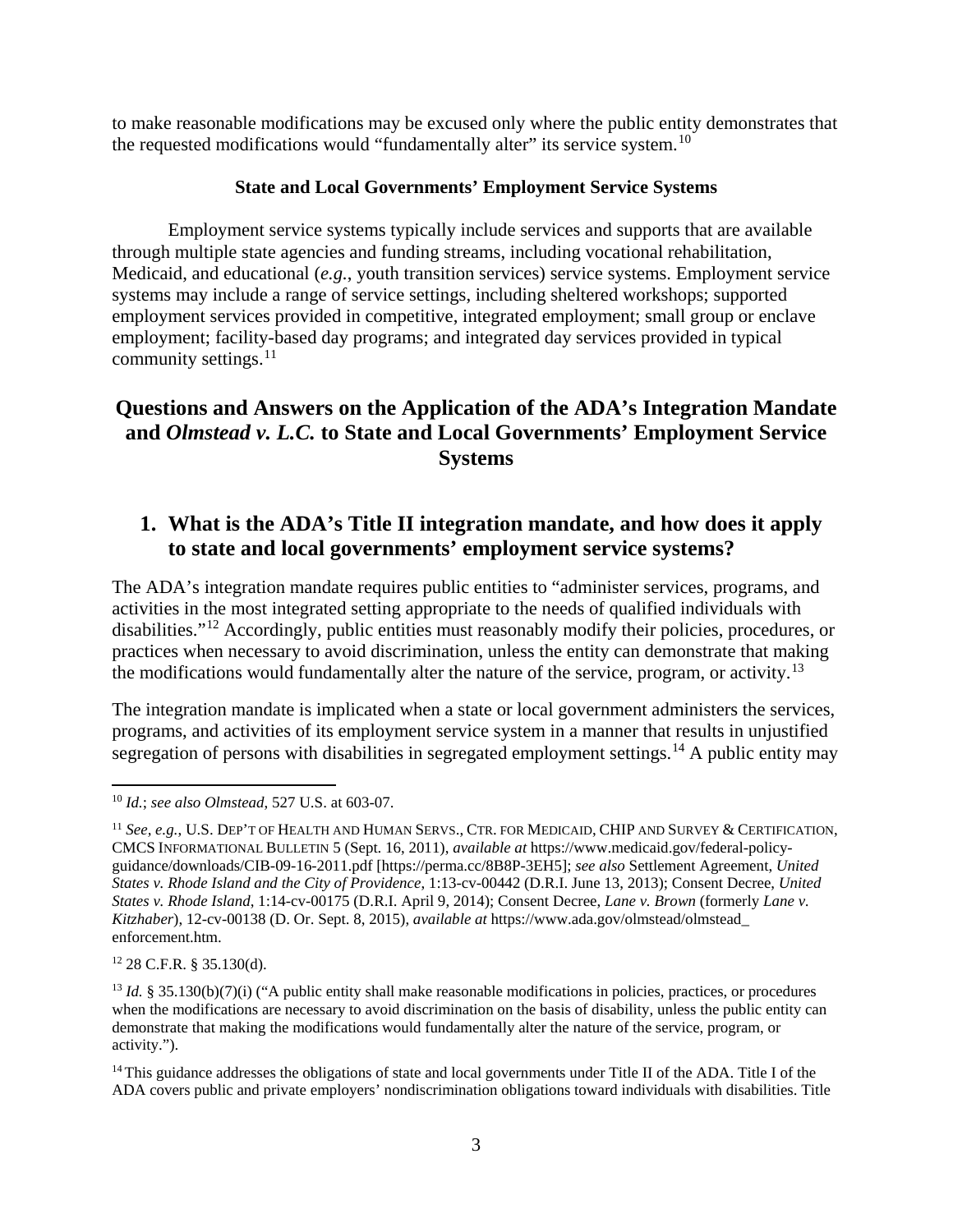violate the ADA's integration mandate when it plans, administers, operates, funds, or implements its employment service system in a way that unnecessarily relies on segregated employment facilities or programs for individuals with disabilities. This includes the public entity's planning, service system design, funding choices, and service implementation practices that require or promote segregated employment settings for persons with disabilities.<sup>[15](#page-3-0)</sup>

## **2. What is the most integrated setting under the ADA and** *Olmstead* **in the context of a state and local government's employment service system?**

The "most integrated setting" is "a setting that enables individuals with disabilities to interact with nondisabled persons to the fullest extent possible."<sup>[16](#page-3-1)</sup> In the employment services context, state and local employment service systems provide services and supports that allow people with disabilities to work. Providing those services in an integrated setting enables an individual with a disability to work in a typical job in the community like individuals without disabilities. Such settings are commonly referred to as competitive integrated employment settings.<sup>[17](#page-3-2)</sup> An example of a competitive integrated employment setting is work on a full- or part-time basis, at minimum wage or above, at a location where the employee interacts with individuals without disabilities and has access to the same opportunities for benefits and advancement provided to non-disabled workers.

By contrast, segregated settings include settings that are managed, operated, or licensed by a service provider to serve primarily people with disabilities or whose workers are exclusively or primarily individuals with disabilities who are supervised by paid support staff.<sup>[18](#page-3-3)</sup> Employment

<span id="page-3-1"></span><sup>16</sup> 28 C.F.R. pt. 35, app. B.

<span id="page-3-2"></span><sup>17</sup> "Competitive Integrated Employment," consistent with the federal Workforce Innovation and Opportunity Act (WIOA), means work that is performed on a full-time or part-time basis (including self-employment): (a) For which an individual is compensated at a rate that: (1) Meets or exceeds state or local minimum wage requirements, whichever is higher; and (2) Is not less than the customary rate paid by the employer for the same or similar work performed by other employees who are not individuals with disabilities, and who are similarly situated in similar occupations by the same employer and who have similar training, experience, and skills; or (3) In the case of an individual who is self-employed, yields an income that is comparable to the income received by other individuals who are not individuals with disabilities, and who are self-employed in similar occupations or on similar tasks and who have similar training experience, and skills; and (b) For which an individual is eligible for the level of benefits provided to other employees; and (c) Which is at a location where the employee interacts with other persons who are not individuals with disabilities (not including supervisory personnel or individuals who are providing services to such employee) to the same extent that individuals who are not individuals with disabilities and who are in comparable positions interact with other persons; and (d) Which, as appropriate, presents opportunities for advancement that are similar to those for other employees who are not individuals with disabilities and who have similar positions. *See* WIOA, Pub. L. No. 113-128, 128 Stat. 1425, 1633-34 (2014).

<span id="page-3-3"></span><sup>18</sup>*See Disability Advocates, Inc. v. Paterson*, 653 F. Supp. 2d 184, 198-216 (E.D.N.Y. 2009) (describing characteristics of institutions to include, *inter alia*, large numbers of individuals with disabilities congregated

 $\overline{a}$ III of the ADA covers the nondiscrimination obligations of public accommodations, including private providers of goods and services to people with disabilities.

<span id="page-3-0"></span><sup>15</sup> *See* 28 C.F.R. § 35.130(b)(1) (prohibiting a public entity from discriminating "directly or through contractual, licensing or other arrangements, on the basis of disability"); *id.* § 35.130(b)(3)(i) (prohibiting a public entity from "directly or through contractual or other arrangements . . . utiliz[ing] criteria or methods of administration . . . [t]hat have the effect of subjecting qualified individuals with disabilities to discrimination on the basis of disability").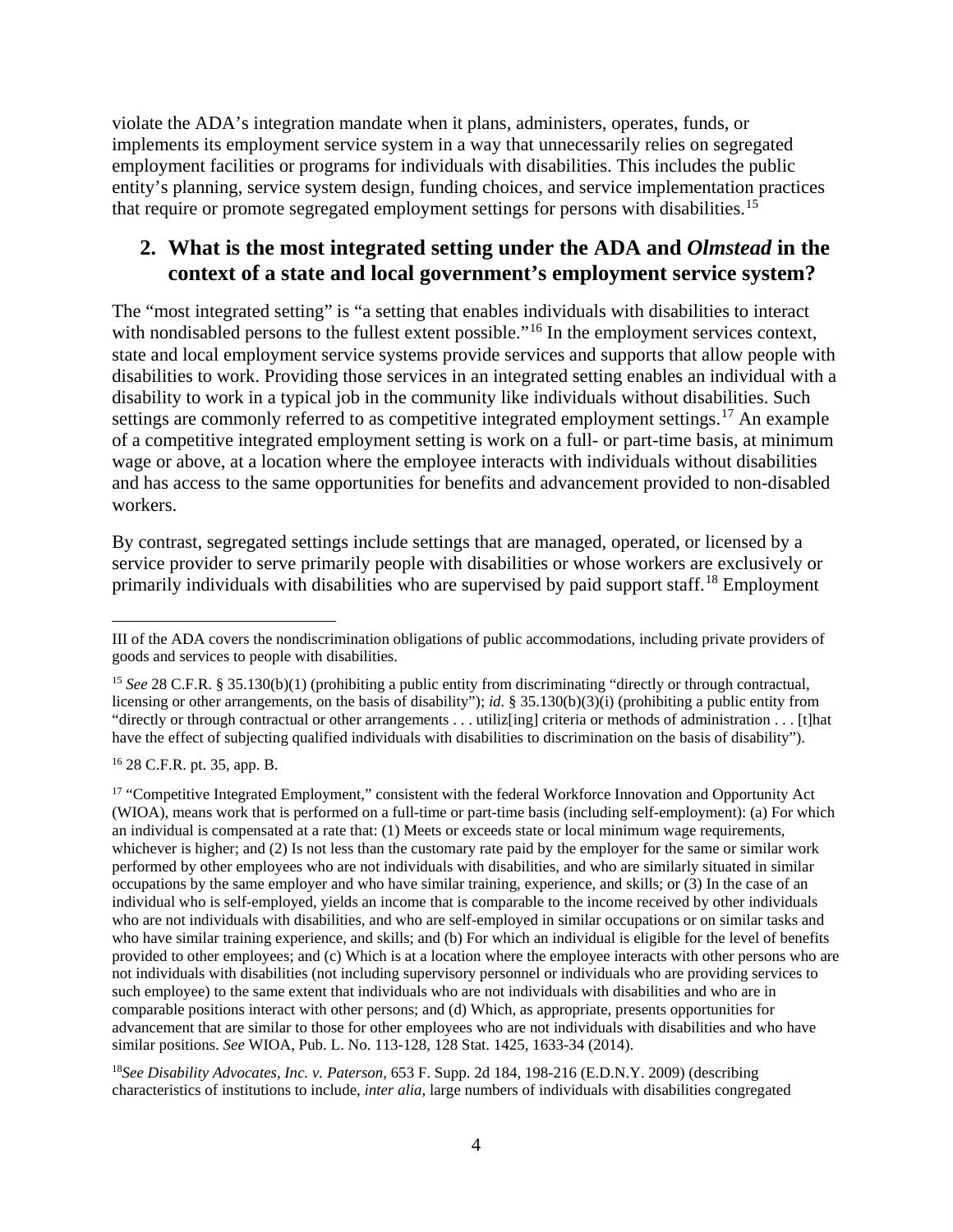services provided to a person with a disability performing work tasks in a sheltered workshop,<sup>[19](#page-4-0)</sup> or to groups of employees with disabilities who routinely work in isolation from non-disabled peers or coworkers or who do not interact with customers or the general public in a manner similar to workers without disabilities performing similar duties, are examples of services provided in a segregated employment setting.

# **3. How can state and local governments' employment service systems ensure that people with disabilities have access to competitive integrated employment?**

Over the past three decades, integrated supported employment services have emerged as a leading model for enabling persons with disabilities to work in competitive integrated employment settings. Supported employment can include various services based on the individualized needs of workers with disabilities to support their entrance into and ongoing sustainability in competitive integrated employment.<sup>[20](#page-4-1)</sup>

Research on supported employment services has yielded best practices for ensuring that individuals with disabilities are able to engage in employment in the most integrated setting appropriate, including ensuring that employment services are individualized, sufficiently intense and of sufficient duration, provided in integrated settings, and designed to achieve competitive integrated employment. $^{21}$ 

 $\overline{a}$ together with few opportunities to interact with individuals outside of the institution), *vacated on other grounds sub nom. Disability Advocates, Inc. v. N.Y. Coal. for Quality Assisted Living, Inc.*, 675 F.3d 149 (2d Cir. 2012); *see also id.* at 223-24 ("Whether a particular setting is an institution is nonetheless a relevant consideration in determining whether it enables interactions with nondisabled persons to the fullest extent possible. It is clear that, 'where appropriate for the patient, both the ADA and the [Rehabilitation Act] favor integrated, community-based treatment over institutionalization.' This echoes *Olmstead*'s recognition that 'institutional placement of persons who can handle and benefit from community settings perpetuates unwarranted assumptions that persons so isolated are incapable or unworthy of participating in community life . . . and institutional confinement severely diminishes individuals' everyday activities.'" (first quoting *Frederick L. v. Dep't of Pub. Welfare*, 364 F.3d 487, 491-92 (3d Cir. 2004); then quoting *Olmstead*, 527 U.S. at 600)).

<span id="page-4-0"></span><sup>&</sup>lt;sup>19</sup> "Sheltered workshop" refers to a segregated facility where primarily or exclusively persons with disabilities perform contract work or receive prevocational services. Sheltered workshops are usually center-based facilities that possess institutional qualities in which persons with disabilities have little or no contact with non-disabled persons besides paid staff. People with disabilities in sheltered workshops often earn wages that are well below minimum wage.

<span id="page-4-1"></span> $20$  "Supported Employment Services" refers to services that allow persons with disabilities to work in competitive integrated employment. Such services may include person-centered employment planning, vocational assessments, job development analysis, job placement, job training, job carving, job coaching, negotiation with prospective employers, training and systematic instruction, benefits support, transportation, asset development, career advancement services, and other workplace support services and ongoing supports.

<span id="page-4-2"></span><sup>21</sup> *See* LEAD CENTER & U.S. DEP'T OF LABOR, OFFICE OF DISABILITY EMP'T POLICY ("ODEP"), EMPLOYMENT FIRST TECHNICAL BRIEF #3: CRITERIA FOR PERFORMANCE EXCELLENCE IN *EMPLOYMENT FIRST* STATE SYSTEMS CHANGE & PROVIDER TRANSFORMATION 8-9 (2016), *available at*

http://employmentfirst.leadcenter.org/employment-first-resources/criteria-for-performance-excellence-inemployment-first-state-systems-change-provider-transformation [https://perma.cc/VT6U-Q226] [hereinafter ODEP Technical Brief #3] ("ODEP encourages state governments to prioritize and financially incentivize the following types of employment services and evidence-based effective practices that lead to competitive, integrated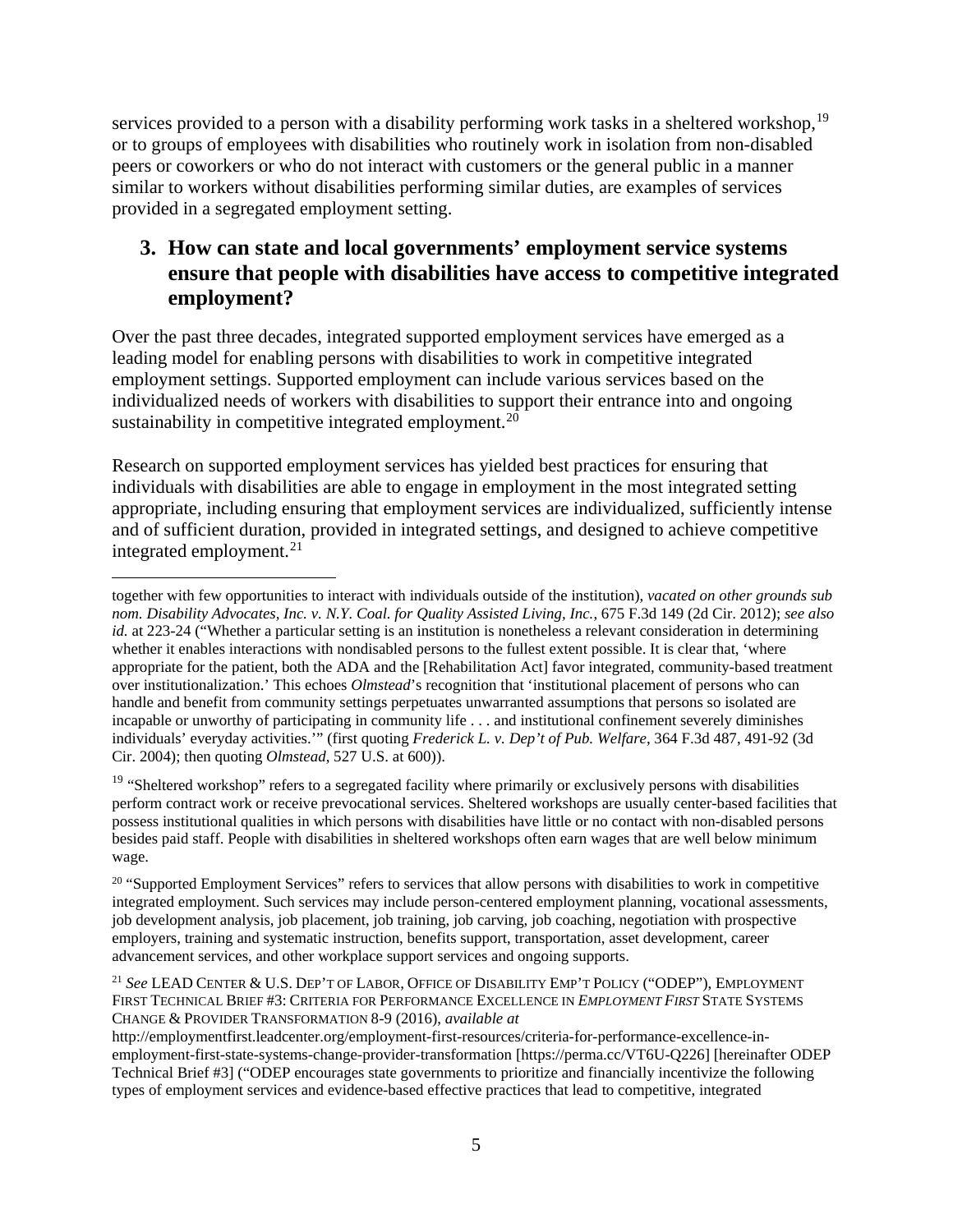In assessing whether a state or local government's employment services system appropriately supports integration, an important factor to consider is whether the system has sufficient capacity to enable people with disabilities to work in competitive integrated employment instead of in segregated settings.<sup>[22](#page-5-0)</sup>

### a. Individualization of Services

The success of a person with a disability in competitive integrated employment often depends on the individual "matching" of the person's skills, abilities, and interests with both a set of services and a job. Individualization of services is achieved through a process by which a person with a disability identifies his or her particular interests, preferences, strengths, skills, and support needs for the purpose of finding, obtaining, and maintaining employment. This process includes: 1) assessments that evaluate the individual's skills, strengths, and support needs in an integrated setting; and 2) person-centered planning.<sup>[23](#page-5-1)</sup> Individualization typically depends upon a career development plan developed by a qualified employment professional who is familiar with how to support people with disabilities in competitive integrated employment and how to connect a person with a disability with employment opportunities identified in the local job market. Employment professionals, like job developers and job coaches, typically match a person's distinct interests and capabilities with an employer's unmet needs to create a strong job match and a potential employment opportunity.

### b. Intensity and Duration of Services

In employment, people with disabilities are generally most successful in achieving integration to the fullest extent possible when they receive the amount, intensity, and duration of services and supports that will allow them to work in an integrated employment setting for the maximum number of hours consistent with their preferences and skills. Supported employment services that are provided in a sufficient amount, intensity, and duration are more likely to meet the

 $\overline{a}$ employment for individuals with disabilities: Competitive Placement . . . Customized Employment . . . Supported Employment . . . Self-Employment . . . [and] Entrepreneurship or Small Business.").

<span id="page-5-0"></span><sup>22</sup> *See, e.g.*, U.S. DEP'T OF JUSTICE, CIVIL RIGHTS DIV., TITLE II ADA INVESTIGATION OF THE CITY OF PROVIDENCE REGARDING THE HAROLD A. BIRCH VOCATIONAL PROGRAM AT MOUNT PLEASANT HIGH SCHOOL ("*United States v. Rhode Island and City of Providence* Letter of Findings") (June 7, 2013); U.S. DEP'T OF JUSTICE, CIVIL RIGHTS DIV., UNITED STATES' TITLE II ADA INVESTIGATION OF EMPLOYMENT, VOCATIONAL, AND DAY SERVICES FOR PERSONS WITH INTELLECTUAL AND DEVELOPMENTAL DISABILITIES IN RHODE ISLAND ("*United States v. Rhode Island* Letter of Findings") (January 6, 2014), *available at*

https://www.ada.gov/olmstead/olmstead\_docs\_list.htm#Letters of Findings [https://perma.cc/N962-HYLX]; U.S. DEP'T OF JUSTICE, CIVIL RIGHTS DIV., UNITED STATES' INVESTIGATION OF EMPLOYMENT AND VOCATIONAL SERVICES FOR PERSONS WITH INTELLECTUAL AND DEVELOPMENTAL DISABILITIES IN OREGON PURSUANT TO THE AMERICANS WITH DISABILITIES ACT ("*Lane v. Brown* (formerly *Lane v. Kitzhaber*) Letter of Findings") (June 29, 2012), *available at* https://www.ada.gov/olmstead/olmstead\_docs\_list.htm#Letters of Findings [https://perma.cc/N962-HYLX].

<span id="page-5-1"></span><sup>23</sup> *See* U.S. DEP'T OF HEALTH AND HUMAN SERVS., SECTION 2402(A) OF THE AFFORDABLE CARE ACT – GUIDANCE FOR IMPLEMENTING STANDARDS FOR PERSON-CENTERED PLANNING AND SELF-DIRECTION IN HOME AND COMMUNITY-BASED SERVICES PROGRAMS 4-8 (June 6, 2014), *available at* http://www.acl.gov/Programs/CIP/OCASD/docs/2402-a-Guidance.pdf [https://perma.cc/4J8S-W3KF].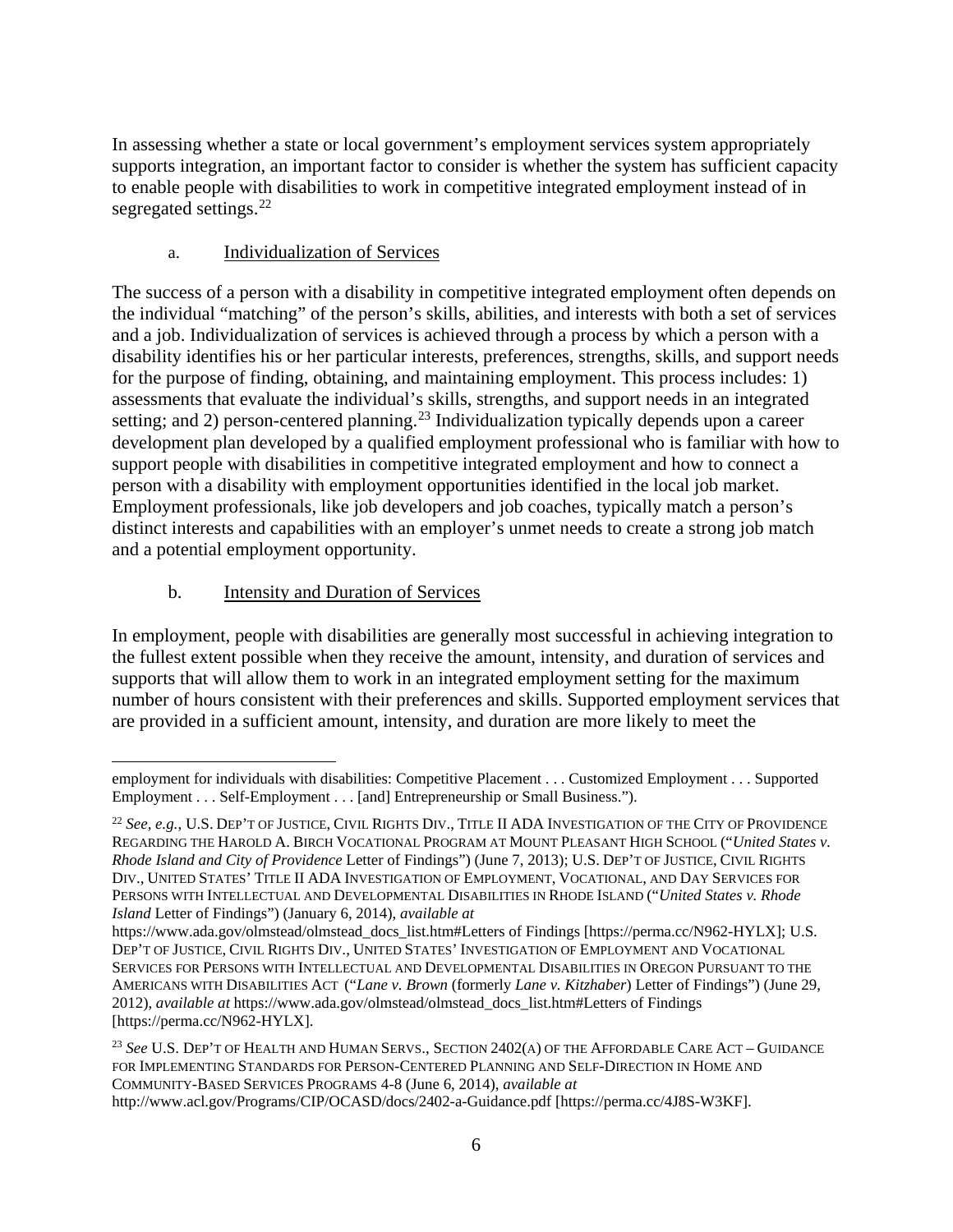requirements of the integration mandate and will better prepare people with disabilities for integrated employment in the long run. The type, amount, and intensity of someone's services may change over time, but such services should be provided for a sufficient duration to ensure that the person can continue to succeed after initial job stabilization to avoid placing the person at risk of unnecessary segregation. The need for such services and supports may fade over time as individuals become accustomed to their employment and become connected with natural supports, including supports provided by co-workers and peers. However, particularly at the beginning of a job, it is important that supported employment services be provided in a manner that meets a person's needs.

Understanding the resource limitations inherent to public systems, employment service systems may wish to consider how to design models that invoke promising practices to provide such supports in the most integrated setting while rewarding outcomes and efforts made based on individual need. Additionally, state and local government entities may assess, rebalance, and redistribute their resources to emphasize the provision of employment services in the most integrated setting appropriate.

### c. Access to Integration During Non-Work Hours

In addition to integrated supported employment services on the job, integration in non-work services also supports the achievement of competitive integrated employment. Many states administer day service programs in combination with employment services, and sometimes such programs are co-located in facilities with sheltered workshops. The ADA's integration mandate applies to public entities' day service programs. Individuals with disabilities should have access to integrated ways to spend the hours when they are not working, such as chosen activities in the community at times and frequencies and with persons of their choosing, and interacting to the fullest extent possible with non-disabled peers instead of being relegated to services in segregated settings. For instance, integrated day services allow persons with intellectual and developmental disabilities to participate in and gain membership in mainstream communitybased recreational, social, educational, cultural, and athletic activities, including community volunteer activities and training activities. Such integrated non-work activities can allow individuals with disabilities to develop autonomy and self-determination, networks of contacts, models, and mentors that assist in improving employment opportunities and outcomes.

## **4. What evidence may a person with a disability rely on to establish that an integrated setting is appropriate for him or her?**

A considerable body of professional research shows that people with significant disabilities can work in integrated employment settings.<sup>[24](#page-6-0)</sup> Moreover, numerous states have adopted Employment First policies that instruct states' disability service systems to prioritize supports in competitive integrated employment for individuals with disabilities.<sup>[25](#page-6-1)</sup> Such policies frequently include the

<span id="page-6-0"></span> $\overline{a}$ <sup>24</sup> *See* ODEP, INTEGRATED EMPLOYMENT TOOLKIT, *available at* https://www.dol.gov/odep/ietoolkit/researchers.htm [https://perma.cc/7PCU-NFLM].

<span id="page-6-1"></span><sup>25</sup> *See* ODEP Technical Brief #3, *supra* note 21 at 3.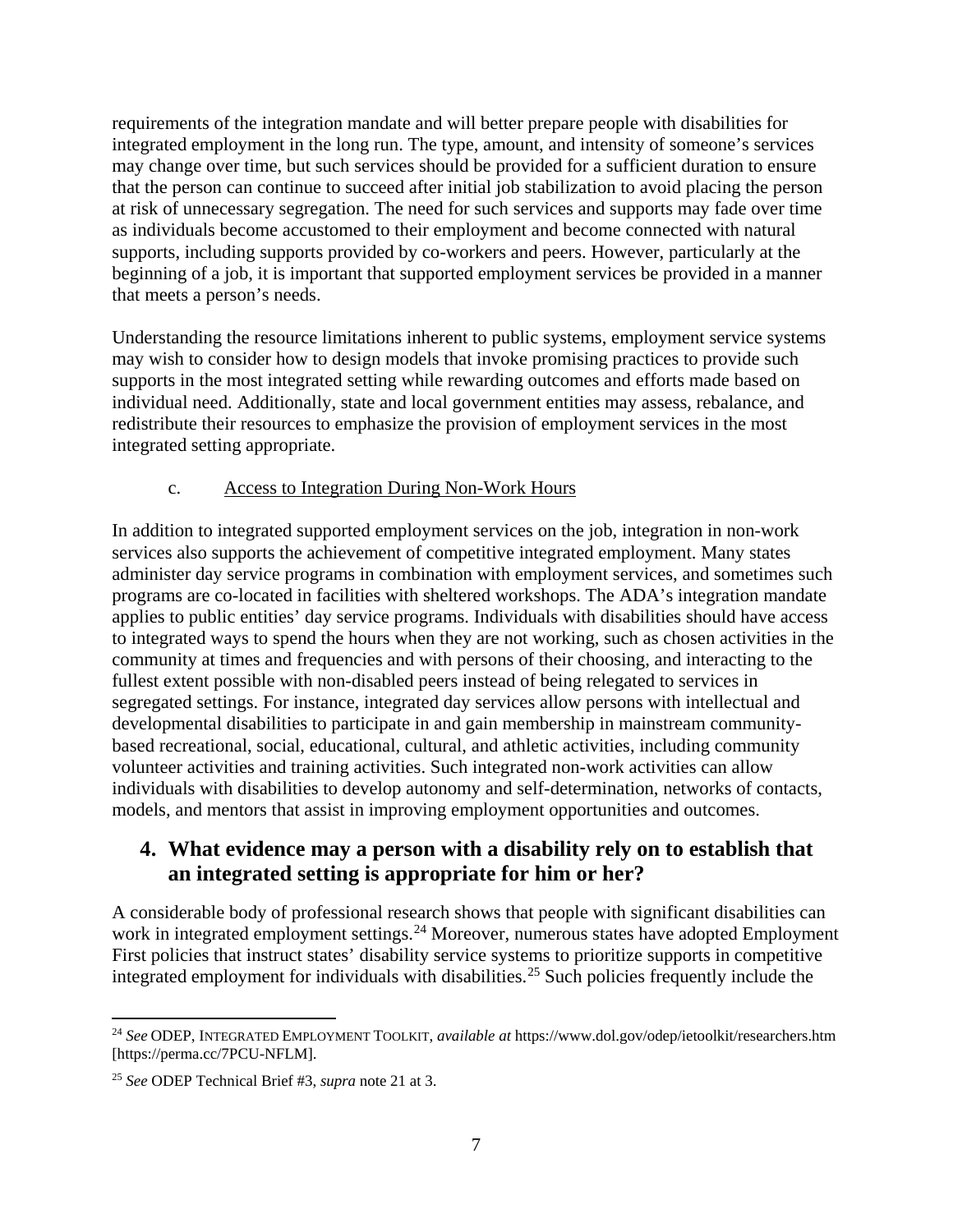directive that state systems must be driven by the presumption that individuals with disabilities can work, and that not working should be the exception.<sup>[26](#page-7-0)</sup> A person with a disability may rely upon a variety of evidence to establish that an integrated employment setting is appropriate. As the Department has previously stated, a reasonable, objective assessment by a public entity's treating professional is one, but only one, such avenue.<sup>[27](#page-7-1)</sup> For example, a vocational rehabilitation counselor or a state-funded caseworker may conduct a vocational assessment to identify individuals' needs and the services and supports necessary for them to succeed in an integrated employment setting. A professional involved in the assessment should be knowledgeable about the range of supports and services available in integrated employment settings.<sup>[28](#page-7-2)</sup>

However, the ADA and its regulations do not require a person with a disability to have a medical or vocational rehabilitation professional determine that he or she is capable of competitive integrated employment. A person with a disability can also present his or her own independent evidence of the appropriateness of an integrated employment setting. Evidence of appropriateness of competitive integrated employment may include, but is not limited to: 1) people with similar needs are working in integrated settings with appropriate supports; 2) he or she has formerly worked in an integrated employment setting; or 3) he or she currently performs work in a sheltered workshop that demonstrates his or her capability to perform work in a competitive integrated employment setting with the appropriate services and supports. This evidence may come from a person's employment service provider, from community-based organizations that provide supported employment services, from former employers, from family members and friends, or from any other relevant source. Limiting the evidence on which people with disabilities may rely would enable public entities to circumvent their *Olmstead* obligations

<span id="page-7-0"></span> $\overline{a}$ <sup>26</sup> *Id*.

<span id="page-7-1"></span><sup>27</sup> *See* U.S. DEP'T OF JUSTICE, CIVIL RIGHTS DIV., STATEMENT OF THE DEPARTMENT OF JUSTICE ON ENFORCEMENT OF THE INTEGRATION MANDATE OF TITLE II OF THE AMERICANS WITH DISABILITIES ACT AND *OLMSTEAD V. L.C.* (JUNE 22, 2011), *available* at https://www.ada.gov/olmstead/q&a\_olmstead.htm [hereinafter Department of Justice Statement], at Question 4; *see also Day v. District of Columbia*, 894 F. Supp. 2d 1, 23 (D.D.C. 2012) ("[A]lthough the Court in *Olmstead* noted that a State 'generally may rely on the reasonable assessments of its own professionals,' . . . it did not hold that such a determination was required to state a claim. Since *Olmstead*, lower courts have universally rejected the absolutist interpretation proposed by defendants" (quoting *Olmstead*, 527 U.S. at 602).) (citing *Frederick L. v. Dep't of Pub. Welfare*, 157 F. Supp. 2d 509, 539-40 (E.D. Pa. 2001) (denying defendants' motion to dismiss *Olmstead* claims and rejecting the argument that *Olmstead* "require[s] a formal 'recommendation' for community placement")); *Disability Advocates, Inc.*, 653 F. Supp. 2d at 259 (requiring a determination by treating professionals, who are contracted by the State, "would eviscerate the integration mandate" and "condemn the placements of [individuals with disabilities in adult homes] to the virtually unreviewable discretion" of the State and its contractors); *Joseph S. v. Hogan*, 561 F. Supp. 2d 280, 291 (E.D.N.Y. 2008) ("I reject defendants' argument that *Olmstead* requires that the State's mental health professionals be the ones to determine that an individual's needs may be met in a more integrated setting."); *Long v. Benson*, No. 08-0026, 2008 WL 4571904, at \*2 (N.D. Fla. Oct. 14, 2008) (refusing to limit class to individuals whom state professionals deemed could be treated in the community, because a State "cannot deny the [integration] right simply by refusing to acknowledge that the individual could receive appropriate care in the community. Otherwise the right would, or at least could, become wholly illusory")).

<span id="page-7-2"></span><sup>28</sup> Department of Justice Statement, *supra* note 27, at Question 4.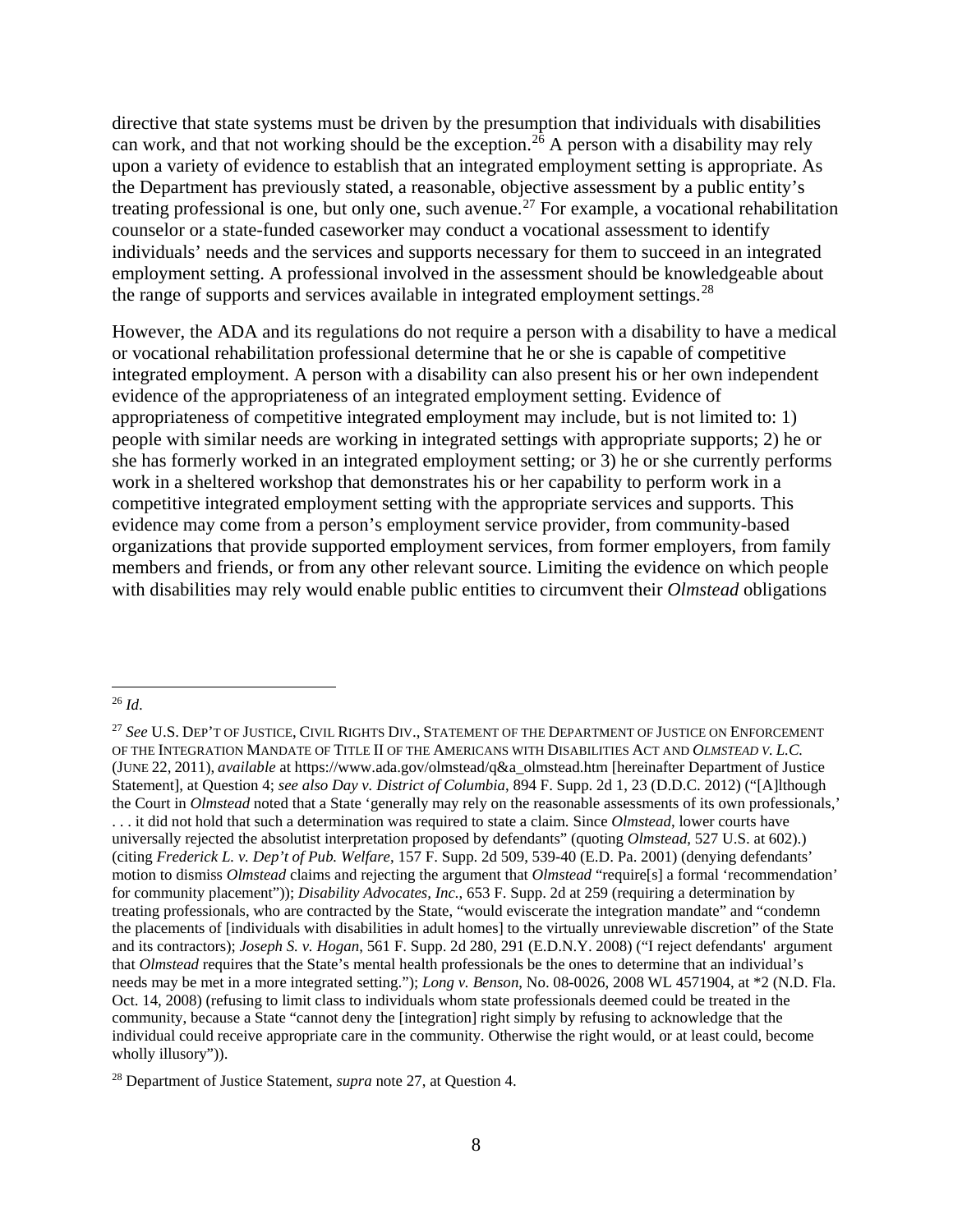by failing to require professionals to make recommendations regarding the ability of individuals to be served in more integrated settings. $29$ 

## **5. What factors are relevant in determining whether an individual does not oppose receiving services in an integrated employment setting?**

People with disabilities in or at risk of entering segregated employment settings must have the opportunity to make an informed decision about whether to work in integrated employment settings. Individuals who have been segregated in sheltered workshops have often been told that they cannot work, frequently have been tracked away from competitive integrated employment or steered to sheltered workshops directly from secondary school settings, have been absent from the competitive labor market for long periods of time, or been given scant information about supported employment services, integrated employment settings, or how individuals with disabilities can work in jobs in the community. Consequently, individuals and their families may hesitate to explore work in an integrated setting, or they may not ask for or be aware of supported employment services.<sup>[30](#page-8-1)</sup> Public entities that have traditionally relied on segregated work settings should take affirmative steps to remedy this history and to ensure that individuals have a real opportunity to make an informed choice to work in integrated settings. Affirmative steps may include providing information about the benefits of working in integrated employment settings; providing vocational and situational assessments, career development planning, and discovery in integrated employment settings; arranging peer-to-peer mentoring; facilitating visits, conducting job exploration, interest inventories, and work experiences in integrated job settings; and providing benefits counseling, and access to benefits plans, to explain the impact of competitive work on an individual's public benefits.

# **6. Do the ADA and** *Olmstead* **apply to persons at serious risk of segregation in sheltered workshops?**

The ADA and the *Olmstead* decision extend to persons at serious risk of institutionalization and segregation and are not limited to individuals currently in segregated settings. In the employment context, this includes individuals at risk of unnecessary segregation in sheltered workshops. Individuals need not wait until the harm of unnecessary segregation in a sheltered workshop occurs to receive the protections of the ADA and *Olmstead*. For example, public entities, including state and local education agencies, may be contributing to a pipeline to segregation if vocational rehabilitation counselors, caseworkers, and other supports are not available to assist youth with disabilities to prepare for and transition to competitive integrated employment. Moreover, such public entities need to ensure that students with disabilities can make informed choices prior to being referred for admission to sheltered workshops by, for example, offering timely and adequate transition services designed to allow students to understand and experience the benefits of work in an integrated setting. For instance, factors relevant to whether students with disabilities are at risk of institutionalization include whether a school, as part of the school

<span id="page-8-0"></span> $\overline{a}$ <sup>29</sup> *Id.*

<span id="page-8-1"></span><sup>30</sup> *See Lane v. Kitzhaber*, 283 F.R.D. 587, 600 (D. Or. 2012) ("Due to their disability, many individuals with [intellectual or developmental disabilities] may not ask for supported employment services because they are not aware of them or because they are not aware that they have any choices as to services that they are entitled to receive.").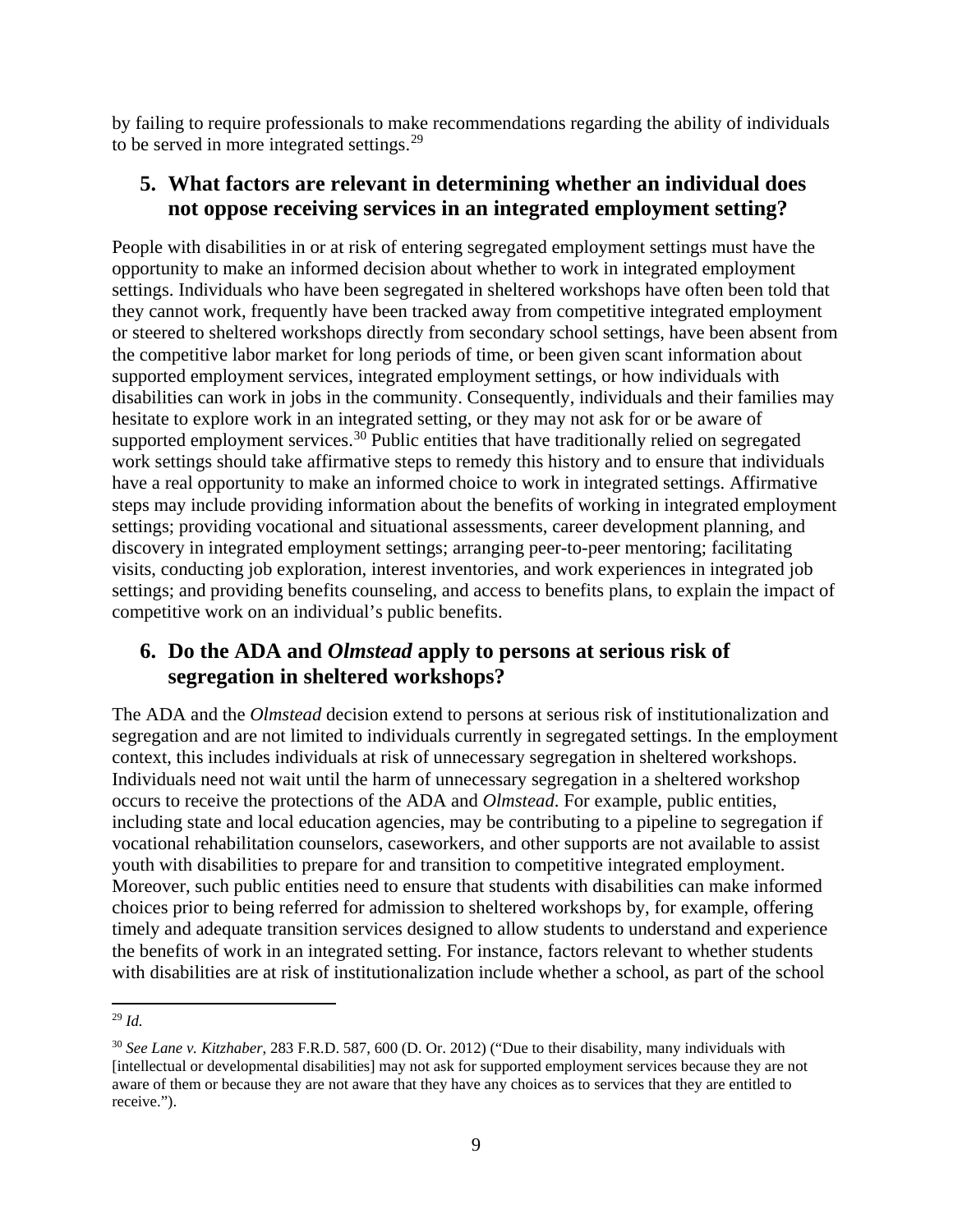curriculum, trains students with disabilities in tasks similar to those performed in sheltered workshops; encourages students with disabilities to participate in sheltered workshops; and/or routinely refers students to sheltered workshops as a postsecondary placement without offering such students opportunities to experience integrated employment. In the adult context, people with disabilities could show risk of segregation if a public entity systematically screens out adults with significant disabilities from vocational rehabilitation services, finding such persons "not competitively employable" because of their disability status, increasing the likelihood that such persons would have to receive employment services in a sheltered workshop in order to receive employment services at all.

# **7. What remedies address violations of the ADA's integration mandate in the context of disability employment systems?**

In the employment services context, a wide range of remedies may be appropriate to address violations of the ADA and *Olmstead*. The Department has entered into settlement agreements that require states to expand the services and supports available in integrated employment settings. This typically means expanding the variety, intensity, and duration of supported employment services made available to allow people to work in competitive integrated employment.

Various indicators of integration are relevant to *Olmstead* employment remedies, such as individuals with disabilities' interaction with non-disabled persons to the fullest extent possible, and parity of hours, compensation, and benefits. The use of such criteria has been recognized as an appropriate mechanism "to measure the success of the [remedial] employment services offered" by a public entity, including whether such employment services have allowed individuals to receive services in the most integrated setting appropriate.<sup>[31](#page-9-0)</sup>

For individuals to be integrated in a workplace, they should have an opportunity to interact regularly and consistently with their non-disabled peers to the same extent as their non-disabled coworkers. The amount of time spent working in these settings is an important criterion for measuring the extent to which individuals are integrated in employment. Therefore, individuals should be offered supported employment services to allow them to work in integrated settings for the maximum number of hours consistent with their abilities and preferences.<sup>[32](#page-9-1)</sup>

Another factor considered in assessing whether employment services are effective in allowing individuals with disabilities to be integrated to the fullest extent possible with non-disabled peers is whether they participate equally in the customary benefits of the employment setting. For example, individuals with disabilities in integrated employment settings should be compensated roughly equally to their nondisabled peers performing the same job.<sup>[33](#page-9-2)</sup> They should have the

<span id="page-9-0"></span> $\overline{a}$ <sup>31</sup> *Lane v. Kitzhaber*, No. 3:12-cv-00138 –ST, 2013 WL 6798470, at \*2 (D. Or. Dec. 19, 2013).

<span id="page-9-1"></span> $32$  It is important to note that the number of hours a person with a disability works in an integrated setting, not necessarily the number of service hours provided, is most relevant to this inquiry.

<span id="page-9-2"></span><sup>&</sup>lt;sup>33</sup> Providing compensation and benefits to people with disabilities in an employment setting that are not equal to those offered to peers without disabilities performing the same job may also violate Title I or Title III of the ADA or other federal laws. Individual service provider entities, including sheltered workshops, have obligations not to discriminate against individuals with disabilities. Title I of the ADA covers employers with 15 or more employees.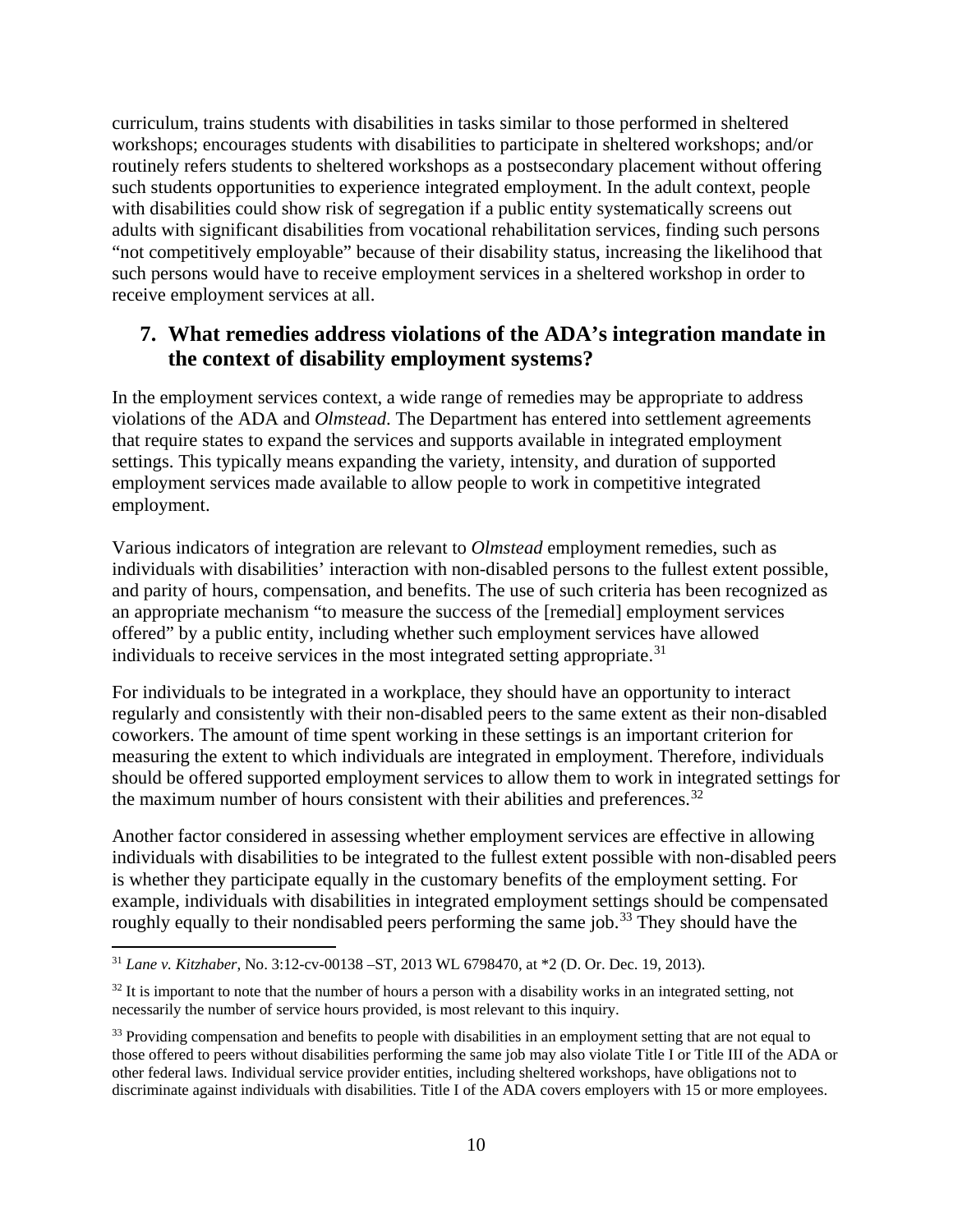same opportunities in the employment setting as their non-disabled peers, including: (1) access to the community at lunch, during breaks, or before and after the work day; (2) promotion and/or advancement; (3) privacy, autonomy, and the ability to manage one's schedule, work assignments, or breaks; and (4) other employment benefits. In addition, whether the setting is integrated with other community businesses and employers, and whether the work performed by persons with disabilities is matched to individuals' preferences, strengths, or particular support needs (in contrast to "make-work" or simulated tasks that do not correspond to an authentic business necessity or purpose), are also factors relevant to whether the services are effective in integrating individuals with their non-disabled peers. $34$ 

Employment service system remedies include system-wide capacity-building, transition, and ongoing support, based on measurable goals, outcomes, and timelines. A public entity may need to expand service providers' capacity to offer supported employment services in integrated employment settings. This may involve, among other things, changes to what services and supports are approved, changes to rates to encourage community-based services, and adjustments to caps or durational limits on services. It may also require assistance to existing segregated employment service providers to help them to transition to community-based models.

In cases involving individuals currently in segregated sheltered workshops, remedies are designed so that individuals can access the services and supports necessary to allow them to find, obtain, retain, and advance in employment in integrated settings. In addition, individuals currently segregated in sheltered workshops often need information about supported employment services in integrated settings and about opportunities that will allow them to make informed decisions about working in integrated employment (including meeting with persons who formerly were in sheltered workshops and now are working in integrated employment; speaking with community service providers; and visiting integrated job sites).

State and local school educational service systems may need to adjust expectations and strengthen transition planning and support for students preparing to exit school and enter employment. Upon deciding to move from a school or a segregated setting to an integrated setting, students may need a variety of supports and services to adjust to the change. Even those

 $\overline{a}$ As such, Title I's coverage can include individual service provider entities or sheltered workshops in their capacity as private employers. Title I prohibits employers from discriminating on the basis of disability in job application procedures, hiring, firing, advancement, compensation, job training, and other terms, conditions, and privileges of employment and requires reasonable accommodations. 42 U.S.C. § 12112 *et seq*. Also, under Title III of the ADA, individuals with disabilities cannot be discriminated against on the basis of disability in the "full and equal enjoyment of the goods, services, facilities, privileges, advantages, or accommodations of any place of public accommodation by any person who owns, leases (or leases to), or operates a place of public accommodation." 42 U.S.C. § 12182(a). A "social service center establishment" is a place of public accommodation, 42 U.S.C. § 12181(7), and can include an individual service provider entity or a sheltered workshop. Accordingly, individual service provider entities may also have obligations not to discriminate against their clients as places of public accommodation under Title III of the ADA.

<span id="page-10-0"></span><sup>34</sup> *See* ODEP Technical Brief #3, *supra* note 21, at 9 (stating that "ODEP encourages states to assure the use of individualized supported employment services (SES) to facilitate competitive, integrated employment outcomes as opposed to focusing on group supported employment options. To be clear, competitive, integrated employment, by definition, does *not* include work crews, enclaves, social enterprise, or other forms of group employment").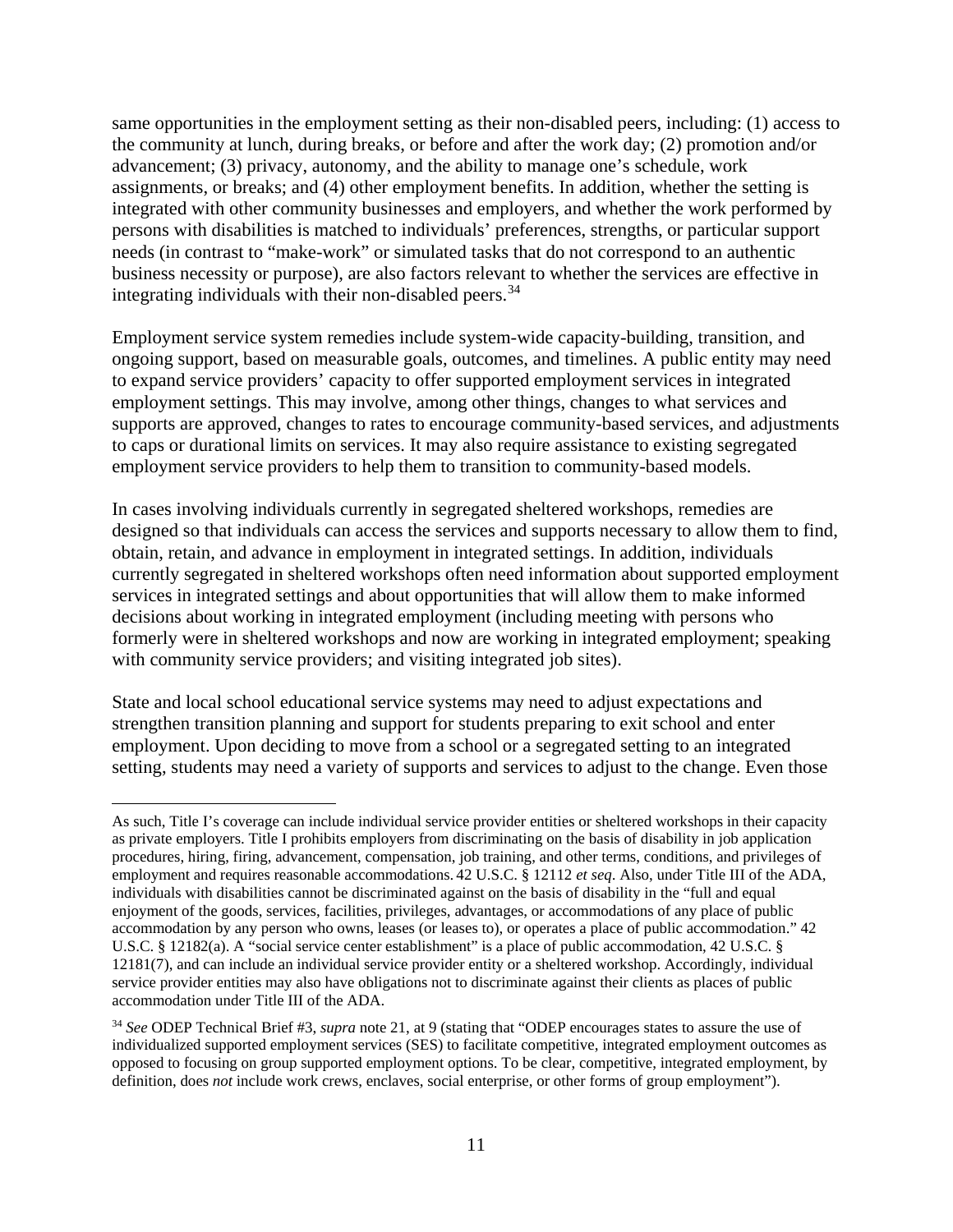who decide to remain in segregated placements require periodic follow-up support and in-reach so that the option for work in competitive, integrated employment remains open to them.

Throughout the decision making and transition processes, individuals may need assurance that services in the integrated setting will be sufficient, flexible, and lasting. To continue to avoid unnecessary segregation for the long term, states addressing a history of segregated employment should engage in affirmative efforts at system transformation.

## **8. What is an** *Olmstead* **Plan in the state and local government employment service system context?**

An *Olmstead* plan is a public entity's plan for implementing its legal obligation to provide services to individuals with disabilities in the most integrated setting appropriate.<sup>[35](#page-11-0)</sup> To be legally sufficient, a plan must be comprehensive and effectively working.<sup>[36](#page-11-1)</sup> A plan is neither comprehensive nor effectively working if it merely provides vague assurances of future integrated options or describes the public entity's general history of increased funding for community services and decreasing institutional populations.<sup>[37](#page-11-2)</sup> For example, in the employment context, a public entity cannot rely merely on the number or amount of supported employment services that it provides to people with disabilities, if the entity cannot demonstrate in what type of settings those services are provided or the success of those services in moving individuals from sheltered workshops to integrated employment settings.

To be comprehensive and effective, the plan must include concrete, reliable, and specific commitments for, and a demonstrated success of, actually moving individuals from segregated sheltered workshops or other segregated settings to integrated employment settings.<sup>[38](#page-11-3)</sup> In assessing an *Olmstead* plan for a state's employment service system, the Department will consider criteria such as the number of individuals who have transitioned from sheltered workshops to work in competitive, integrated employment<sup>[39](#page-11-4)</sup> with appropriate services and supports, their tenure in integrated jobs, the number of hours that such persons work in competitive integrated employment, and the number of individuals who remain in segregated settings. The Department also considers a public entity's adherence to integration criteria such as interaction with non-disabled persons to the fullest extent possible and individualization of services.

Any *Olmstead* plan should be evaluated in light of the length of time that has passed since the Supreme Court's decision in *Olmstead*, including a fact-specific inquiry into what the public entity could have accomplished in the past, and what it could accomplish in the future to prevent the unnecessary segregation of persons with disabilities. Any plan must address the concrete steps that will be taken in the future and how the entity plans on sustaining those steps beyond the scope of any litigation or legal challenge. Plans should include specific and reasonable

<span id="page-11-0"></span><sup>35</sup> Department of Justice Statement, *supra* note 27, at Question 12.

<span id="page-11-1"></span><sup>36</sup> *Olmstead*, 527 U.S. at 605-06.

<span id="page-11-2"></span><sup>37</sup> *Day*, 894 F. Supp. 2d at 26.

<span id="page-11-3"></span><sup>38</sup> Department of Justice Statement, *supra* note 27, at Question 12.

<span id="page-11-4"></span><sup>39</sup> *See* WIOA Definition of "Competitive Integrated Employment," *supra* note 17.